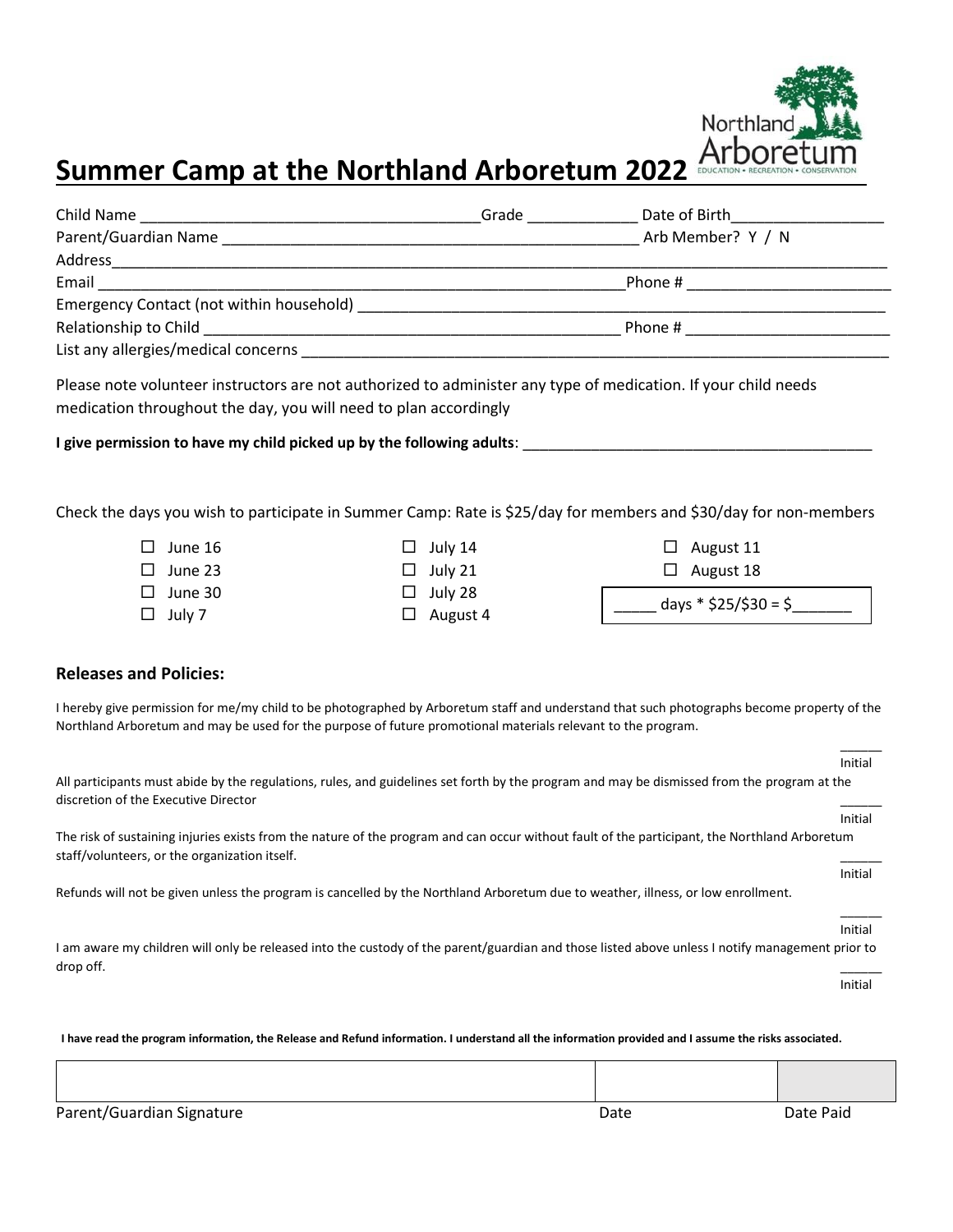# **Summer Camp Rules and Guidelines**

## **General Information**

- All camp activities will take place at the Northland Arboretum, located at 14250 Conservation Drive, Brainerd, Minnesota. Camp will be coordinated each day by a University of Minnesota Master Naturalist and a Minnesota GreenCorps member that are associated with the Northland Arboretum. Both leaders have had background checks conducted by the Northland Arboretum.
- Camp runs every Thursday from June 16 to August 18 from 8 3pm
- Children who attend camp should be entering grades 2 through 6
- There are no other childcare options available at the Northland Arboretum during the summer
- Guardians are not permitted to accompany their child during camp. Anyone with questions or concerns about camp should speak with the Executive Director.

### **Registration**

- Registration includes camp activities within the designated dates
- Guardians will complete registration and release forms for the camper including health information and photo releases. This permission form must be completed before camp begins.
- All information provided by and about the camper and guardian(s) will remain strictly confidential.

## **What to Bring**

### *Clothing and Footwear*

- Campers should be prepared to spend a lot of time outdoors. Campers are required to have the following items in order to participate in camp. Campers may not be accepted into camp upon drop-off if these items are not present.
	- 1. Closed-toe shoes
	- 2. Dressed in layers that are appropriate for the weather
	- 3. Raincoat if rain is in the forecast
	- 4. Water bottle
	- 5. Rain boots/spare pair of shoes to be worn inside in the case of wet weather
	- 6. Socks
	- 7. Sunscreen and bug spray applied before arriving
	- Campers should bring a pair of dry shoes to be worn indoors.
- Dress in layers! The temperature of the building varies depending on the time of day.

### *Lunch*

- Campers should bring a packed lunch that does not require refrigeration or other preparation. We do not provide lunch or snacks. You will be notified ahead of time if camp activities involve food.
- We ask that campers not share food with others due to medical and dietary concerns.
- We encourage campers to bring a refillable water bottle.

### **Policies**

*COVID policy*

• Campers are not allowed to attend camp if they have symptoms including cough, fever, nausea, diarrhea or vomiting. Refunds will not be provided for illness.